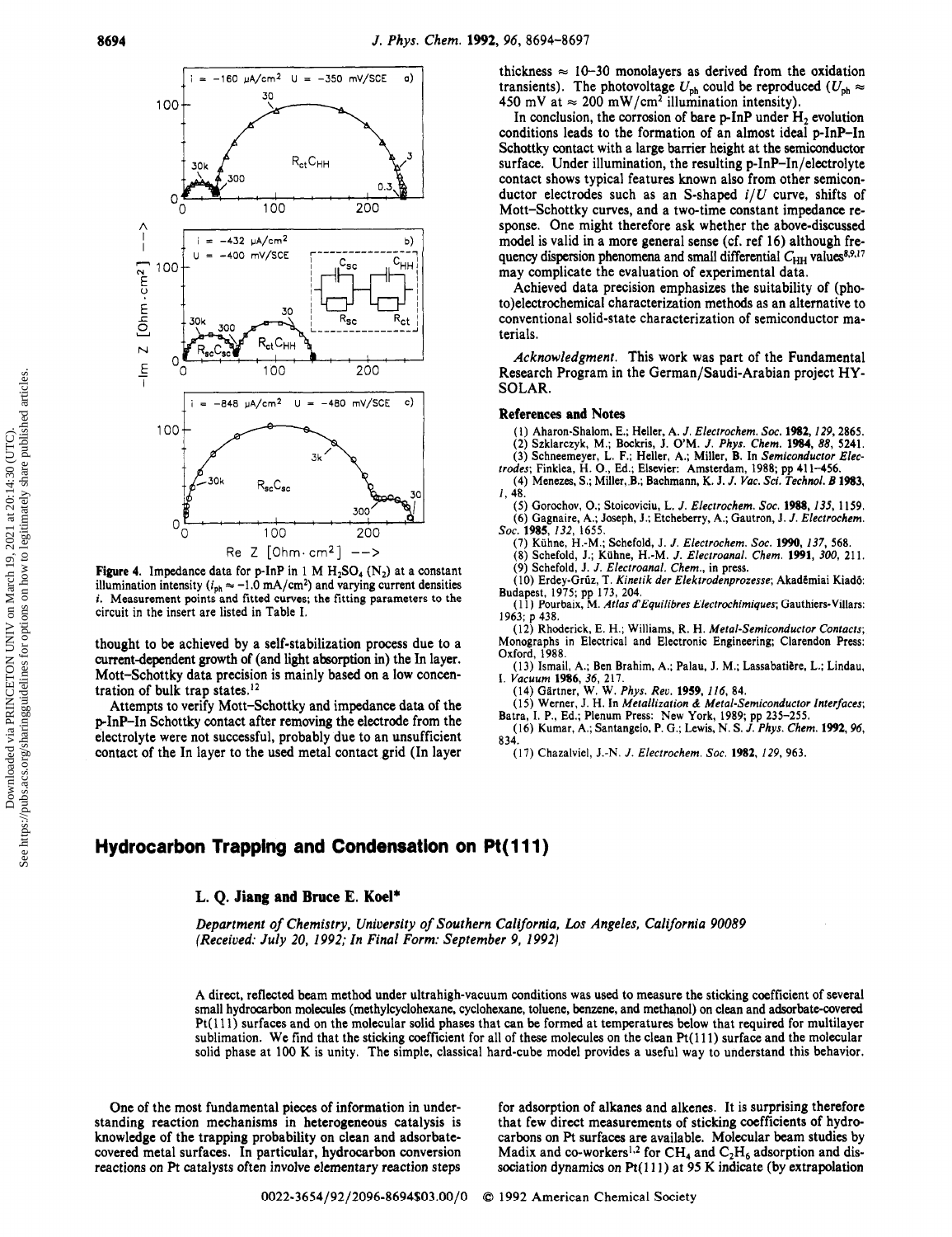

Figure 1. Direct sticking coefficient measurement for MCH adsorption on clean Pt(lll) at <sup>100</sup> and <sup>164</sup> K.

of their results) that the sticking probability at the low kinetic energies ( $\approx$ 1.2 kJ/mol) characteristic of 300 K gas would be unity or near unity. However, recent papers by Rodriguez and Campbell3 reported that the sticking coefficient and condensation probability (to form the solid phase) of several small hydrocarbons (benzene, cyclohexane, cyclopentene) on Pt(lll) at <sup>100</sup> K was about 0.25. While this value seems too small according to conventional wisdom, the authors point out correctly that no data existed to discount their result. Here we present <sup>a</sup> study of the sticking coefficient of methylcyclohexane (MCH), cyclohexane, toluene, benzene, and methanol on the clean and adsorbate-covered Pt(lll) surfaces at <sup>100</sup> K. We used <sup>a</sup> direct method for making these measurements that is due to King and Wells<sup>4</sup> and used in the more recent molecular beam studies of Madix and co-workers.<sup>1</sup>

The experiments are performed in an ultrahigh-vacuum (UHV) chamber with a base pressure of  $4 \times 10^{-11}$  Torr. The apparatus has been described before.<sup>5</sup> The Pt $(111)$  crystal can be cooled to <sup>95</sup> K using liquid nitrogen or resistively heated to <sup>1200</sup> K. The temperature is monitored with <sup>a</sup> chromel-alumel thermocouple spot-welded to the side of the crystal. The  $Pt(111)$  surface is cleaned by argon ion sputtering and annealing, followed by heating to 1000 K in  $2 \times 10^{-8}$  Torr of O<sub>2</sub> until no impurities can be detected by Auger electron spectroscopy (AES). All of the reagents, i.e., MCH, cyclohexane, toluene, benzene, and methanol, are of research purity and are placed separately in Pyrex containers along with dried molecular sieve granules to adsorb  $H_2O$ . The vapor of the room temperature liquids is used for adsorption and is purified by freeze, pump, and thaw cycles. The purity of all of the gases is proven by gas chromatography and by in-situ mass spectrometry.

The chamber is equipped with <sup>a</sup> collimated multicapillary array beam doser and <sup>a</sup> UTI-100C quadrupole mass spectrometer (QMS) with its ionizer capped with an aperture for line-of-sight temperature-programmed desorption (TPD). The QMS is shielded and far away from the doser so that it detects only the random flux of molecules effusing into the chamber from the doser. A 2- $\mu$ m-diameter, conductance-limiting orifice mounted in the doser assembly separates the UHV system from the doser backing pressure of  $\approx$ 1 Torr, which is measured by a 0-10-Torr Baratron pressure gauge. A 280-cm3 ballast in the backing line stabilizes the pressure while dosing and thereby ensures <sup>a</sup> constant beam flux. The 1.04-cm-diameter glass microcapillary array, composed of closely spaced  $25-\mu m$ -i.d. cylinders of 1-mm length, is mounted in <sup>a</sup> stainless steel cap with <sup>a</sup> 0.5-cm-diameter aperture. This smaller source diameter, compared to the  $Pt(111)$  crystal diameter of <sup>1</sup> cm, and the short distance of approximately 0.3 cm between the doser and the crystal ensure <sup>a</sup> large fraction of the beam  $(\approx 87\%)$  impinging on the crystal and thus a large dynamic range and high precision for the measurements of S.

The absolute sticking coefficient, S, is measured directly using <sup>a</sup> method based on beam reflection where the sample acts as <sup>a</sup> getter for the incident effusive beam from the collimated microcapillary array beam doser. Figure <sup>1</sup> illustrates this method for MCH adsorption on Pt(111) at 100 and 164 K, respectively. The mass <sup>55</sup> cracking fragment of MCH is used to monitor the



Figure 2. MCH sticking coefficient versus coverage for MCH adsorption on clean Pt( 111) at <sup>100</sup> and <sup>164</sup> K. The inset shows the TPD spectra for MCH desorbing from Pt(111) after 65- and 230-s exposure to MCH on the surface at 100 K.

partial pressure of MCH. After the MCH beam is turned on (indicated by the initial rise of both curves) and stabilized, the Pt(lll) sample is quickly rotated into the beam, causing <sup>a</sup> sharp drop in P at  $t \approx 50$  s at both 100 and 164 K due to the uptake of  $MCH$  by  $Pt(111)$ . The dashed line above the pressure-time curve at <sup>164</sup> K is constructed to approximate the behavior expected if  $S = 0$  or the sample is out of the beam. Justification of our construction of the smooth dashed line has been discussed.<sup>5</sup> Since the sample holder is at <sup>100</sup> K in both experiments and only the Pt is heated for the <sup>164</sup> K experiment, the possibility of partly measuring the condensation on the sample holder is ruled out. This is further supported by the fact that the dashed line is followed when Pt is heated to above 300 K. The sticking coefficient at <sup>a</sup> coverage of  $\theta$  (indicated by the area in Figure 1 for  $T = 164$  K) is obtained by  $S = \Delta_1/F(\Delta_1 + \Delta_2)$  from this experiment. Here  $F$  is the fraction of the beam that impinges onto the sample, and it can be either calculated or determined experimentally.6 The calculated value of  $F$  for our sample-doser geometry agrees well with the experimental value of 0.87 determined by comparing our data for CO adsorption on clean Pt(lll) at room temperature to the known sticking coefficient of this system.7 Using this value of  $F$ , we can directly evaluate the sticking coefficients for the adsorption of MCH and other hydrocarbon molecules. Figure 1 clearly shows that S is unity and independent of coverage for MCH adsorption on Pt(111) at 100 K, at least for an exposure time of <sup>230</sup> <sup>s</sup> at which point the sample is rotated out of the beam. Multilayer desorption is seen in the MCH TPD described below after this exposure. We have done adsorption experiments at <sup>100</sup> K for exposure times exceeding 520 s, and again  $S$  is unity and independent of coverage. The hydrocarbon coverage  $\theta_{\text{HC}}$  was calibrated using the known saturation coverage of 0.5 monolayer (ML) for CO on clean Pt(111) at 300 K.<sup>7</sup> Since  $\theta_{\text{HC}} = I_{\text{HC}} \underline{\mathsf{J}}$  $S_{\text{HC}}$  dt and  $\theta_{\text{CO}} = I_{\text{CO}}$   $\int S_{\text{CO}}$  dt, and the beam flux  $I \propto P/\sqrt{m}$ where  $m$  is the molecular weight, then

$$
\theta_{\rm HC} = \frac{P_{\rm HC}}{P_{\rm CO}} \left(\frac{m_{\rm CO}}{m_{\rm HC}}\right)^{1/2} \frac{\int S_{\rm HC} dt}{\int S_{\rm CO} dt} \theta_{\rm CO} \tag{1}
$$

Using eq 1, the room temperature saturation coverage of toluene on Pt(lll) is determined to be 0.114 ML (defined relative to Pt(111) surface density of 1 ML =  $1.505 \times 10^{15}$  species/cm<sup>2</sup>), which agrees well with that obtained by Tsai and Muetterties<sup>8</sup> and Abon et al.<sup>9</sup> using other independent methods.

As shown in Figure 2, when MCH is adsorbed at <sup>164</sup> K on clean  $Pt(111)$ , the sticking coefficient is unity almost to half coverage, suggesting <sup>a</sup> strong effect of <sup>a</sup> precursor state in the adsorption mechanism. At higher coverage  $S$  slowly drops to zero as <sup>a</sup> monolayer is formed. Considering the limited beam uniformity across the sample and the adsorption/desorption equilibrium that may be set up under the flux of the doses at high coverages, S might actually be unity to an even larger coverage,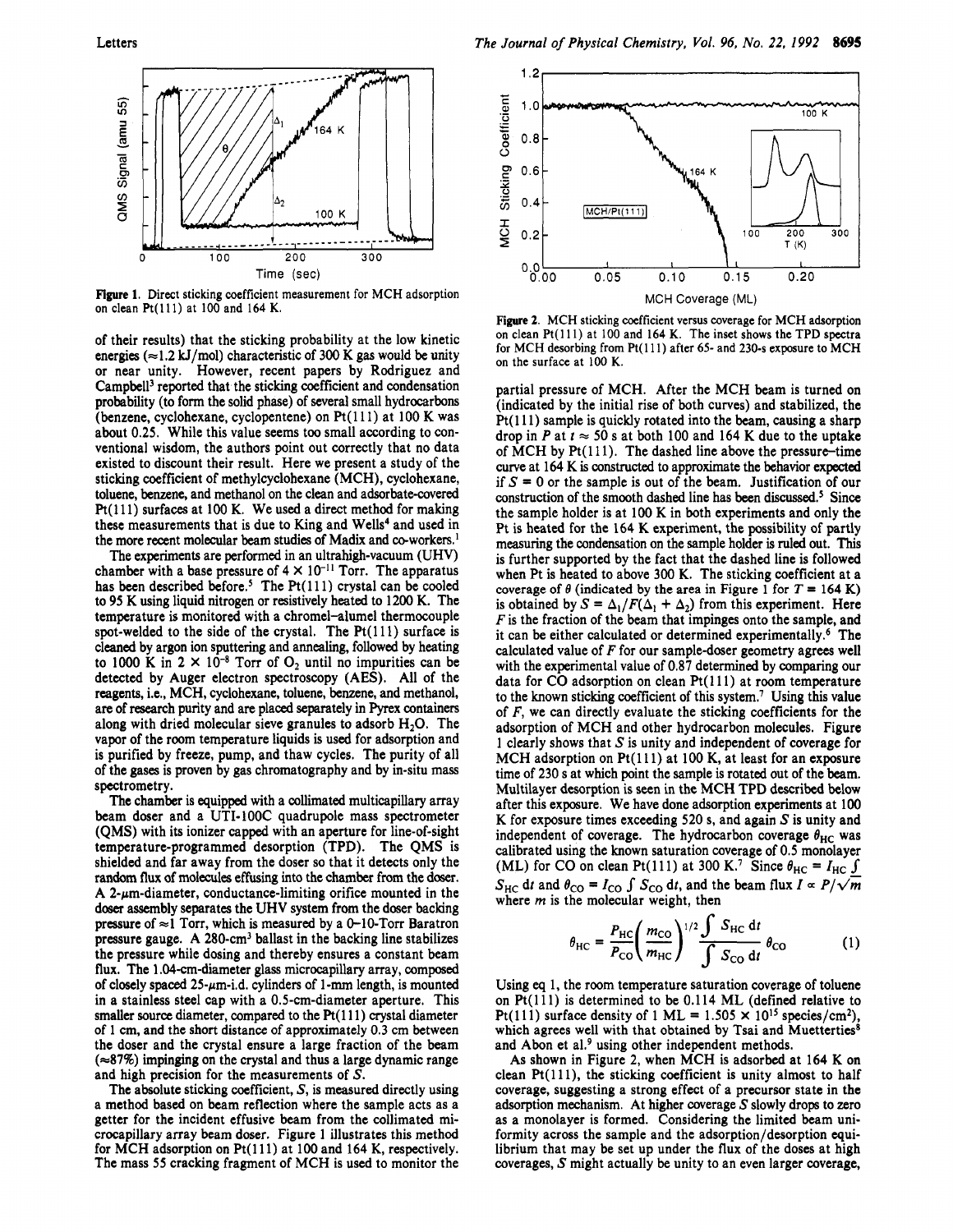and therefore <sup>a</sup> stronger precursor effect could be deduced. The low saturation coverage of 0.14 ML at <sup>164</sup> K is <sup>a</sup> result of the large size of MCH relative to Pt. Multilayers of MCH do not form at <sup>164</sup> K, but the condensation of MCH to form <sup>a</sup> solid phase does occur at 100 K. This is clear from the inset to Figure 2 which shows the TPD spectra for MCH desorbing from  $Pt(111)$  after 65- and 230-s exposure to MCH on the surface at <sup>100</sup> K. MCH coverages of 0.13 and above result in the formation of <sup>a</sup> MCH desorption peak near <sup>155</sup> K. This peak continues to grow with MCH coverage without saturating, and it is attributed to condensed multilayer MCH. Using the desorption temperature of <sup>155</sup> K appropriate for <sup>a</sup> coverage in this state of about <sup>1</sup> ML and the heating rate of <sup>10</sup> K/s used in TPD, first-order Redhead analysis yields an activation energy for desorption of <sup>38</sup> kJ/mol, which can be taken as <sup>a</sup> good estimate of the sublimation energy of pure MCH. The MCH desorption peak near <sup>230</sup> K is due to the reversibly adsorbed MCH monolayer, and the desorption activation energy for this process is about <sup>56</sup> kJ/mol. These values should also be the heats of adsorption into the two states since adsorption occurs readily at <sup>100</sup> K and little or no activation energy is required for adsorption.

Figure <sup>2</sup> also shows that the initial sticking coefficient on the clean Pt(l 11) surface is independent of temperature between <sup>100</sup> and <sup>164</sup> K. S is unity for the condensation of at least several monolayers equivalent coverage in the multilayer solid phase of MCH. We found the same behavior for MCH on K- or C-covered Pt(111) surfaces. The unity sticking coefficient for chemisorption onto clean and adsorbate-covered  $Pt(111)$  and subsequent condensation into the second and multilayer solid phase at <sup>100</sup> K is also seen for cyclohexane, toluene, benzene, and methanol. The same results have also been obtained recently for butane, isobutane, and isobutylene in our laboratories.

A comparison of our results to those of Rodriguez and Campbell<sup>3</sup> is required. They measured a constant sticking and condensation coefficient of 0.25 independent of coverage for the adsorption of benzene, cyclohexane, and cyclopentene on Pt(111) at <sup>100</sup> K using an indirect method for determining S. They measured the coverage as <sup>a</sup> function of exposure and obtained 5 by differentiation of the resulting curve. The coverage was determined by XPS and TPD measurements, and the exposure was measured by the ion gauge and elapsed time. While many investigators have used this method, it is well-known that the systematic errors in both the coverage and exposure measurements can be large (although good precision can be obtained). On the basis of our results, we presume that the sticking and condensation coefficients of cyclopentene on Pt(lll) at <sup>100</sup> K are also unity.

Condensation of molecules to form <sup>a</sup> bulk solid phase is often assumed to occur with unit probability, but it is less obvious to assume such high values for adsorption into the first monolayer on a metal surface. The hard-cube model<sup>1,10</sup> is frequently used to analyze the incident beam energy  $(E)$  and surface temperature  $(T)$  dependence of the trapping probability of gases on surfaces. In this model, the incident molecule of energy  $E$  and mass  $M$  is accelerated by an attractive, one-dimensional square well potential of depth  $D$  in front of the surface to a velocity of  $u$ .

$$
u = -[2(E+D)/M]^{1/2}
$$
 (2)

After collision with the surface cube moving with a velocity  $v$  and mass  $m = M/\mu$ , the gas molecule will be reflected with a velocity of  $u'$ :

$$
u' = \frac{u(\mu - 1) + 2v}{\mu + 1} \tag{3}
$$

Trapping occurs when  $u' < (2D/M)^{1/2}$ . Thus, the gas molecule will get trapped after it collides with <sup>a</sup> surface cube that has <sup>a</sup> velocity smaller than  $v_c$  which is given by

$$
v_{\rm c} = \frac{\mu + 1}{2} \left( \frac{2D}{M} \right)^{1/2} + \frac{\mu - 1}{2} \left[ \frac{2(D + E)}{M} \right]^{1/2} \tag{4}
$$

Using  $P(v) = (v - u) \exp(-a^2v^2)$ , where  $a^2 = m/2kT$ , as the



Figure 3. Plot of  $S_E$  as a function of E for indicated  $\mu$  with  $D = 37.6$ kJ/mol.

probability function of surface velocity at which collision occurs,<sup>11</sup> the trapping probability can be written as

$$
S_{\rm E} = \frac{\int_{u}^{v_{\rm c}} (v - u) \exp(-a^2 v^2) \, \mathrm{d}v}{\int_{u}^{\infty} (v - u) \exp(-a^2 v^2) \, \mathrm{d}v}
$$
(5)

which results in the following simple expression  $S_{\rm E}$  =

$$
\frac{\text{erf}(av_{c}) + \text{erf}(-au) + (au\sqrt{\pi})^{-1} [\exp(-a^{2}v_{c}^{2}) - \exp(-a^{2}u^{2})]}{1 + \text{erf}(-au) - (au\sqrt{\pi})^{-1} \exp(-a^{2}u^{2})}
$$
\n(6)

where erf is the error function. We used  $u$  as the lower limit of the integrations in eq <sup>5</sup> because the gas molecule cannot collide with a surface cube moving with a velocity less than  $u$ . Previous authors<sup>1,10</sup> have carried out the integration from  $-\infty$  instead of u, probably because it often does not introduce <sup>a</sup> significant error. Actually, in most cases  $-au \ge 1$  so that eq 6 becomes equivalent to the expression derived in refs <sup>1</sup> and 10. Significant difference can be found, however, in cases of small values of -au such as occur for large  $\mu$ , high surface temperature, low incident beam energy, and weak adsorption.

Figure 3 shows the plot of  $S_E$  as a function of E for various  $\mu$  with  $T = 100$  K and  $D = 38$  kJ/mol corresponding to the condensation energy of MCH and the lower limit of MCH adsorption energy on any surfaces as determined from TPD experiments. The thermally averaged sticking coefficient can be obtained by a convolution of  $S_E$  with the flux distribution of energies in the thermal source. For the room temperature ( $T_g$ energies in the thermal source. For the room temperature ( $T<sub>g</sub>$  = 300 K) effusive beam used in our experiment, more than 95% of the gas molecules have energies less than 5 kJ/mol. For  $\mu$  > 0.1, which is valid (up to an effective mass of five surface atoms) for MCH adsorption on clean, C- or K-covered Pt(lll) surfaces and subsequent condensation, Figure 3 clearly shows that  $S_E$  is unity within a few percent for  $E \leq 5$  kJ/mol so that the thermal, room temperature gas sticking coefficient will also be near unity. The unity sticking and condensation coefficient of other room temperature or low-energy hydrocarbon molecules on Pt(111) at <sup>100</sup> K can be explained similarly. This primitive explanation does not even require any internal energy considerations, e.g., translational to vibrational and rotational energy transfer that would be appropriate for molecules, certainly these hydrocarbons, that would serve to increase the sticking coefficient.

We would like to make one additional comment. The effective surface mass may be significantly larger than that of the surface atom at low incident translational energy of the gas molecule, in which case the interaction time is long enough to allow cooperative motion among the neighboring atoms. This energy dependence of the surface mass is clearly seen in the study of ethane adsorption on Pt(111)<sup>2</sup> where a constant  $\mu$  will not fit the experimental data over the energy range  $0$ -50 kJ/mol. Better agreement was found